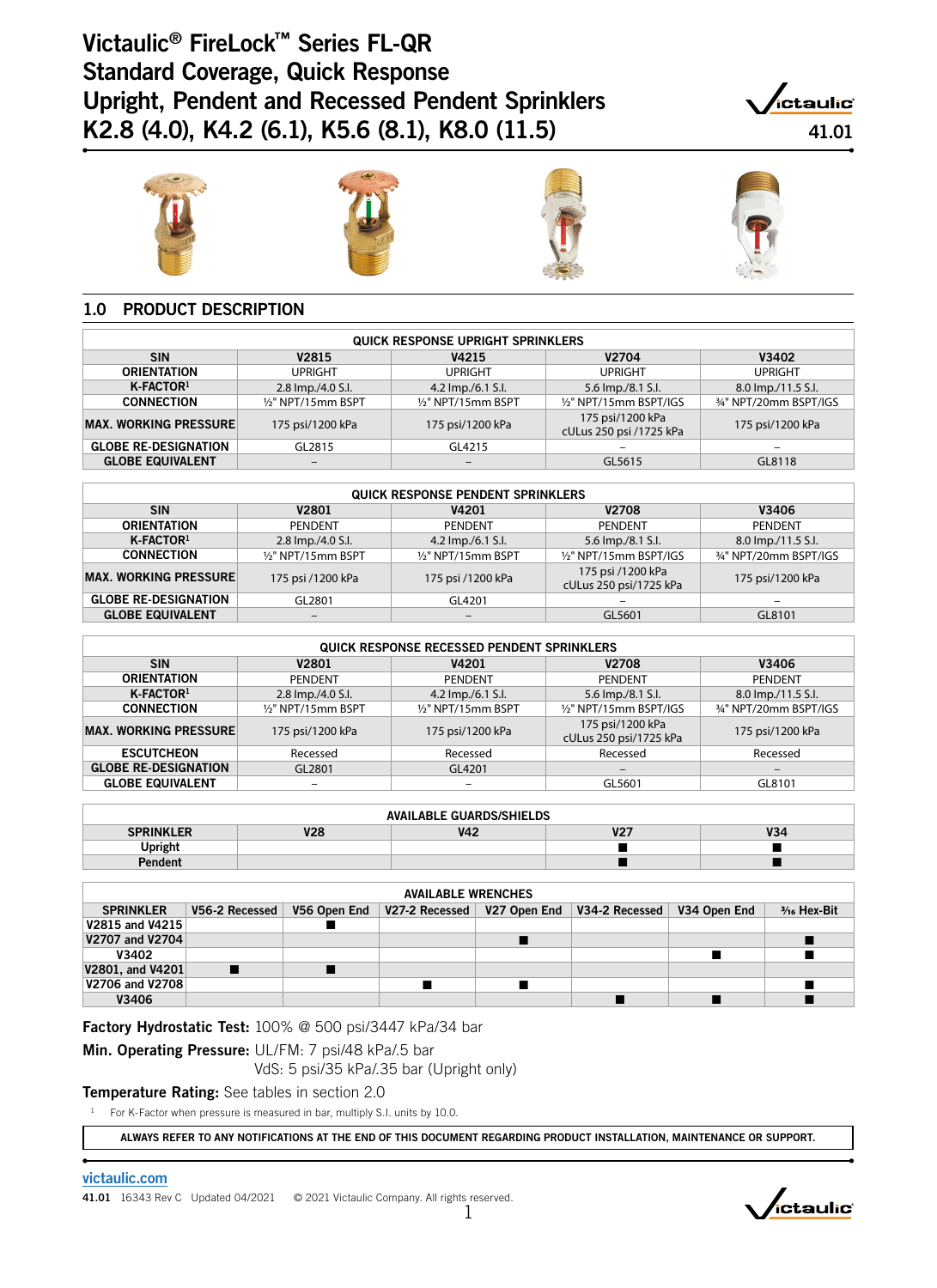### 2.0 CERTIFICATION/LISTINGS

| <b>UPRIGHT APPROVALS/LISTINGS</b>  |                                                                     |                                                                     |                                                                     |                                                                     |  |
|------------------------------------|---------------------------------------------------------------------|---------------------------------------------------------------------|---------------------------------------------------------------------|---------------------------------------------------------------------|--|
| <b>SIN</b>                         | V2815                                                               | V4215                                                               | V2704                                                               | V3402                                                               |  |
| Nominal K Factor Imperial          | 2.8                                                                 | 4.2                                                                 | 5.6                                                                 | 8.0                                                                 |  |
| Nominal K Factor S.I. <sup>2</sup> | 4.0                                                                 | 6.1                                                                 | 8.1                                                                 | 11.5                                                                |  |
| Orientation                        | <b>UPRIGHT</b>                                                      | <b>UPRIGHT</b>                                                      | <b>UPRIGHT</b>                                                      | <b>UPRIGHT</b>                                                      |  |
|                                    |                                                                     | Approved Temperature Ratings F°/C°                                  |                                                                     |                                                                     |  |
| cULus                              | 135°F/57°C<br>155°F/68°C<br>175°F/79°C<br>200°F/93°C<br>286°F/141°C | 135°F/57°C<br>155°F/68°C<br>175°F/79°C<br>200°F/93°C<br>286°F/141°C | 135°F/57°C<br>155°F/68°C<br>175°F/79°C<br>200°F/93°C<br>286°F/141°C | 135°F/57°C<br>155°F/68°C<br>175°F/79°C<br>200°F/93°C<br>286°F/141°C |  |
| <b>FM</b>                          |                                                                     |                                                                     | 135°F/57°C<br>155°F/68°C<br>175°F/79°C<br>200°F/93°C<br>286°F/141°C | 135°F/57°C<br>155°F/68°C<br>175°F/79°C<br>200°F/93°C<br>286°F/141°C |  |
| <b>LPCB</b>                        |                                                                     |                                                                     | 135°F/57°C<br>155°F/68°C<br>175°F/79°C<br>200°F/93°C<br>286°F/141°C | 135°F/57°C<br>155°F/68°C<br>175°F/79°C<br>200°F/93°C<br>286°F/141°C |  |
| <b>CE</b>                          |                                                                     |                                                                     | 135°F/57°C<br>155°F/68°C<br>175°F/79°C<br>200°F/93°C<br>286°F/141°C | 135°F/57°C<br>155°F/68°C<br>175°F/79°C<br>200°F/93°C<br>286°F/141°C |  |
| VdS                                |                                                                     |                                                                     | 135°F/57°C<br>155°F/68°C<br>175°F/79°C<br>200°F/93°C<br>286°F/141°C | 135°F/57°C<br>155°F/68°C<br>175°F/79°C<br>200°F/93°C<br>286°F/141°C |  |
| CCC<br>K-ZSTZ                      |                                                                     |                                                                     | 155°F/68°C<br>175°F/79°C<br>286°F/141°C                             | 155°F/68°C<br>286°F/141°C                                           |  |

<sup>2</sup> For K-Factor when pressure is measured in Bar, multiply S.I. units by 10.

| PENDENT APPROVALS/LISTINGS         |                                                                                                     |                                                                                     |                                                                                     |                                                                                                     |  |
|------------------------------------|-----------------------------------------------------------------------------------------------------|-------------------------------------------------------------------------------------|-------------------------------------------------------------------------------------|-----------------------------------------------------------------------------------------------------|--|
| <b>SIN</b>                         | V2801                                                                                               | V4201                                                                               | <b>V2708</b>                                                                        | V3406                                                                                               |  |
| Nominal K Factor Imperial          | 2.8                                                                                                 | 4.2                                                                                 | 5.6                                                                                 | 8.0                                                                                                 |  |
| Nominal K Factor S.I. <sup>2</sup> | 4.0                                                                                                 | 6.1                                                                                 | 8.1                                                                                 | 11.5                                                                                                |  |
| Orientation                        | <b>PENDENT</b>                                                                                      | <b>PENDENT</b>                                                                      | <b>PENDENT</b>                                                                      | <b>PENDENT</b>                                                                                      |  |
| Escutcheon                         | Flush/Extended                                                                                      | Flush/Extended                                                                      | Flush/Extended                                                                      | Flush/Extended                                                                                      |  |
|                                    |                                                                                                     | Approved Temperature Ratings F°/C°                                                  |                                                                                     |                                                                                                     |  |
| <b>cULus</b>                       | $135^{\circ}F/57^{\circ}C$<br>155°F/68°C<br>$175^{\circ}F/79^{\circ}C$<br>200°F/93°C<br>286°F/141°C | 135°F/57°C<br>155°F/68°C<br>$175^{\circ}F/79^{\circ}C$<br>200°F/93°C<br>286°F/141°C | 135°F/57°C<br>155°F/68°C<br>$175^{\circ}F/79^{\circ}C$<br>200°F/93°C<br>286°F/141°C | $135^{\circ}F/57^{\circ}C$<br>155°F/68°C<br>$175^{\circ}F/79^{\circ}C$<br>200°F/93°C<br>286°F/141°C |  |
| <b>FM</b>                          |                                                                                                     |                                                                                     | 135°F/57°C<br>155°F/68°C<br>175°F/79°C<br>200°F/93°C<br>286°F/141°C                 | 135°F/57°C<br>155°F/68°C<br>175°F/79°C<br>200°F/93°C<br>286°F/141°C                                 |  |
| <b>CCC</b><br>K-ZSTX               |                                                                                                     |                                                                                     | 155°F/68°C<br>200°F/93°C<br>286°F/141°C                                             | $155^{\circ}F/68^{\circ}C$<br>286°F/141°C                                                           |  |

<sup>2</sup> For K-Factor when pressure is measured in Bar, multiply S.I. units by 10.

#### NOTES

- Listings and approval as of printing.
- Where cULus Listed, Polyester and VC-250 Coatings Listed as Corrosion Resistant (V3402 with VC-250 Only)
- Where FM Approved, VC-250 Coating Approved as Corrosion Resistant
- New York City Acceptance All UL Listed and/or FM Approved sprinklers acceptable to NYC per section 28-113 of the Administrative Code and the OTCR Rule.

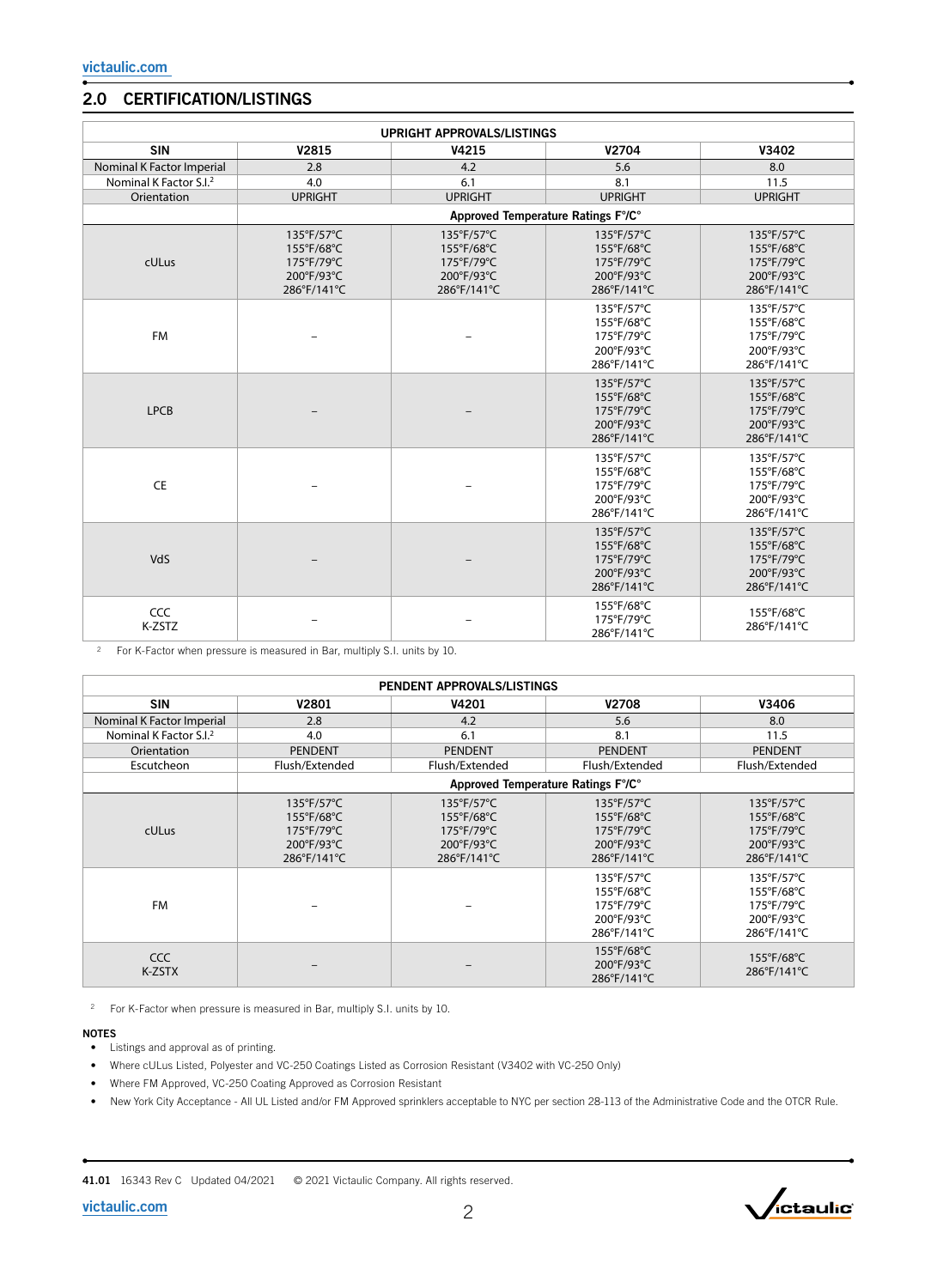# 2.0 CERTIFICATION/LISTINGS (CONTINUED)

| RECESSED PENDENT APPROVALS/LISTINGS                         |                                                                                          |                                                                                                               |                                                                                      |                                                                                     |  |
|-------------------------------------------------------------|------------------------------------------------------------------------------------------|---------------------------------------------------------------------------------------------------------------|--------------------------------------------------------------------------------------|-------------------------------------------------------------------------------------|--|
| <b>SIN</b>                                                  | V2801                                                                                    | V4201                                                                                                         | <b>V2708</b>                                                                         | V3406                                                                               |  |
| Nominal K Factor Imperial                                   | 2.8                                                                                      | 4.2                                                                                                           | 5.6                                                                                  | 8.0                                                                                 |  |
| Nominal K Factor S.I. <sup>2</sup>                          | 4.0                                                                                      | 6.1                                                                                                           | 8.1                                                                                  | 11.5                                                                                |  |
| Orientation                                                 | <b>PENDENT</b>                                                                           | <b>PENDENT</b>                                                                                                | <b>PENDENT</b>                                                                       | PENDENT                                                                             |  |
| Escutcheon                                                  | Recessed                                                                                 | Recessed                                                                                                      | Recessed                                                                             | Recessed                                                                            |  |
|                                                             |                                                                                          | Approved Temperature Ratings F°/C°                                                                            |                                                                                      |                                                                                     |  |
| <b>cULus</b>                                                | $135^{\circ}$ F/57 $^{\circ}$ C<br>155°F/68°C<br>175°F/79°C<br>200°F/93°C<br>286°F/141°C | $135^{\circ}$ F/57 $^{\circ}$ C<br>155°F/68°C<br>$175^{\circ}$ F/79 $^{\circ}$ C<br>200°F/93°C<br>286°F/141°C | $135^{\circ}F/57^{\circ}C$<br>155°F/68°C<br>$175^{\circ}F/79^{\circ}C$<br>200°F/93°C | 135°F/57°C<br>155°F/68°C<br>$175^{\circ}F/79^{\circ}C$<br>200°F/93°C<br>286°F/141°C |  |
| <b>FM</b><br>WITH 1/2" ADJUSTMENT<br><b>ESCUTCHEON ONLY</b> |                                                                                          |                                                                                                               | 135°F/57°C<br>155°F/68°C<br>175°F/79°C<br>200°F/93°C                                 | $135^{\circ}$ F/57 $^{\circ}$ C<br>155°F/68°C<br>175°F/79°C<br>200°F/93°C           |  |
| CCC.<br>K-ZSTX                                              |                                                                                          |                                                                                                               | 155°F/68°C<br>200°F/93°C<br>286°F/141°C                                              | $155^{\circ}F/68^{\circ}C$<br>286°F/141°C                                           |  |

<sup>2</sup> For K-Factor when pressure is measured in Bar, multiply S.I. units by 10.

#### NOTES

- Listings and approval as of printing.
- Where cULus Listed, Polyester and VC-250 Coatings Listed as Corrosion Resistant (V3402 with VC-250 Only)
- Where FM Approved, VC-250 Coating Approved as Corrosion Resistant
- New York City Acceptance All UL Listed and/or FM Approved sprinklers acceptable to NYC per section 28-113 of the Administrative Code and the OTCR Rule.

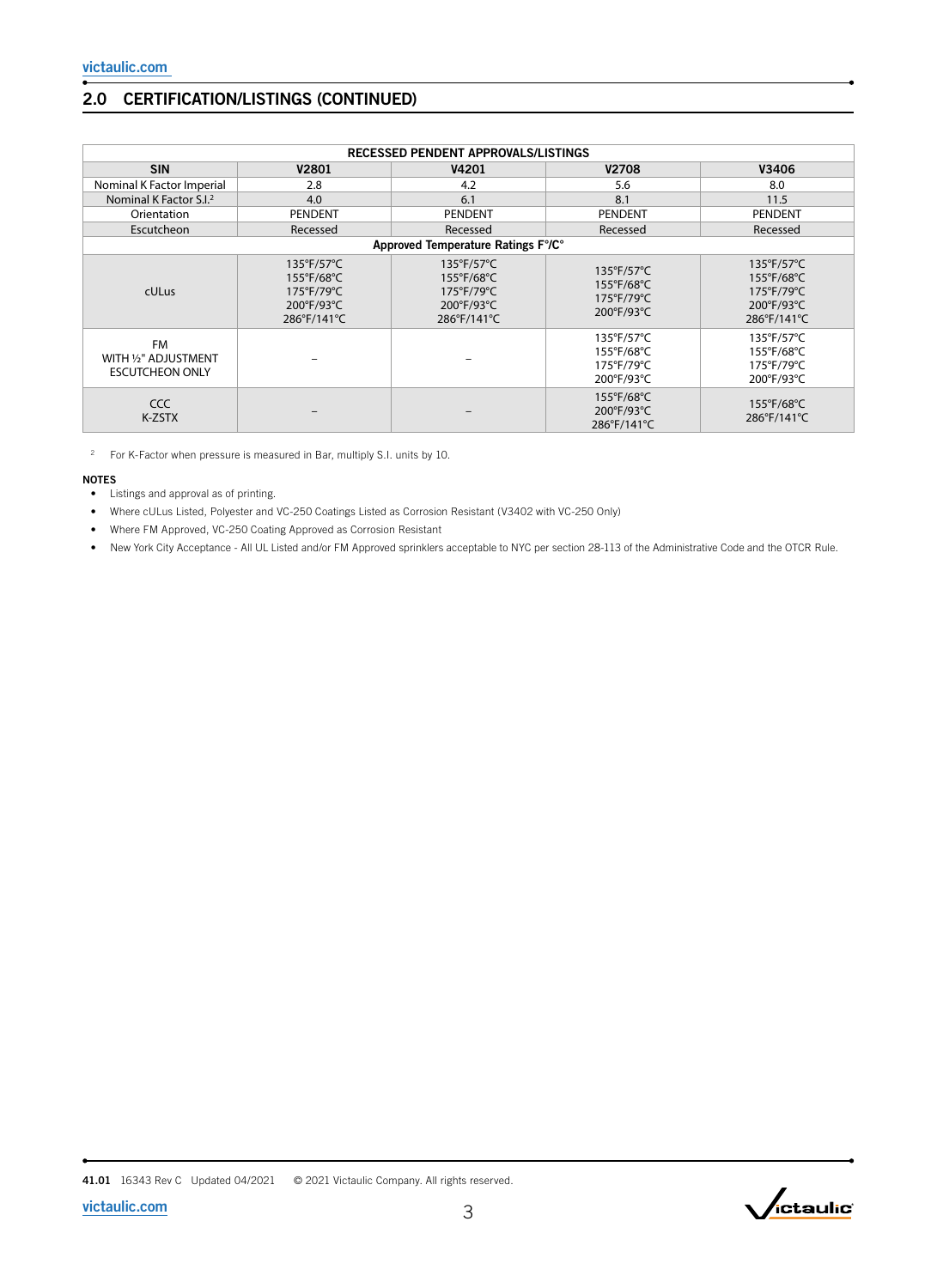## 3.0 SPECIFICATIONS – MATERIAL

Deflector: Bronze

Bulb Nominal Diameter: 3.0mm

Load Screw: Bronze

Pip Cap: Bronze

Spring Seal: PTFE coated Beryllium nickel alloy

Frame: Brass

Lodgement Spring: Stainless steel

Installation Wrench: Ductile iron

#### Sprinkler Frame Finishes:

- Plain brass
- Chrome plated
- White polyester painted<sup>3, 4</sup>
- Flat black polyester painted<sup>3, 4</sup>
- Custom polyester painted<sup>3, 4</sup>
- $\bullet$  VC-250<sup>5</sup>
- <sup>3</sup> Not available on the Intermediate Level Style Pendent.
- <sup>4</sup> UL Listed for corrosion resistance.
- 5 UL Listed and FM Approved for corrosion resistance.

#### **NOTE**

• For cabinets and other accessories refer to separate sheet.













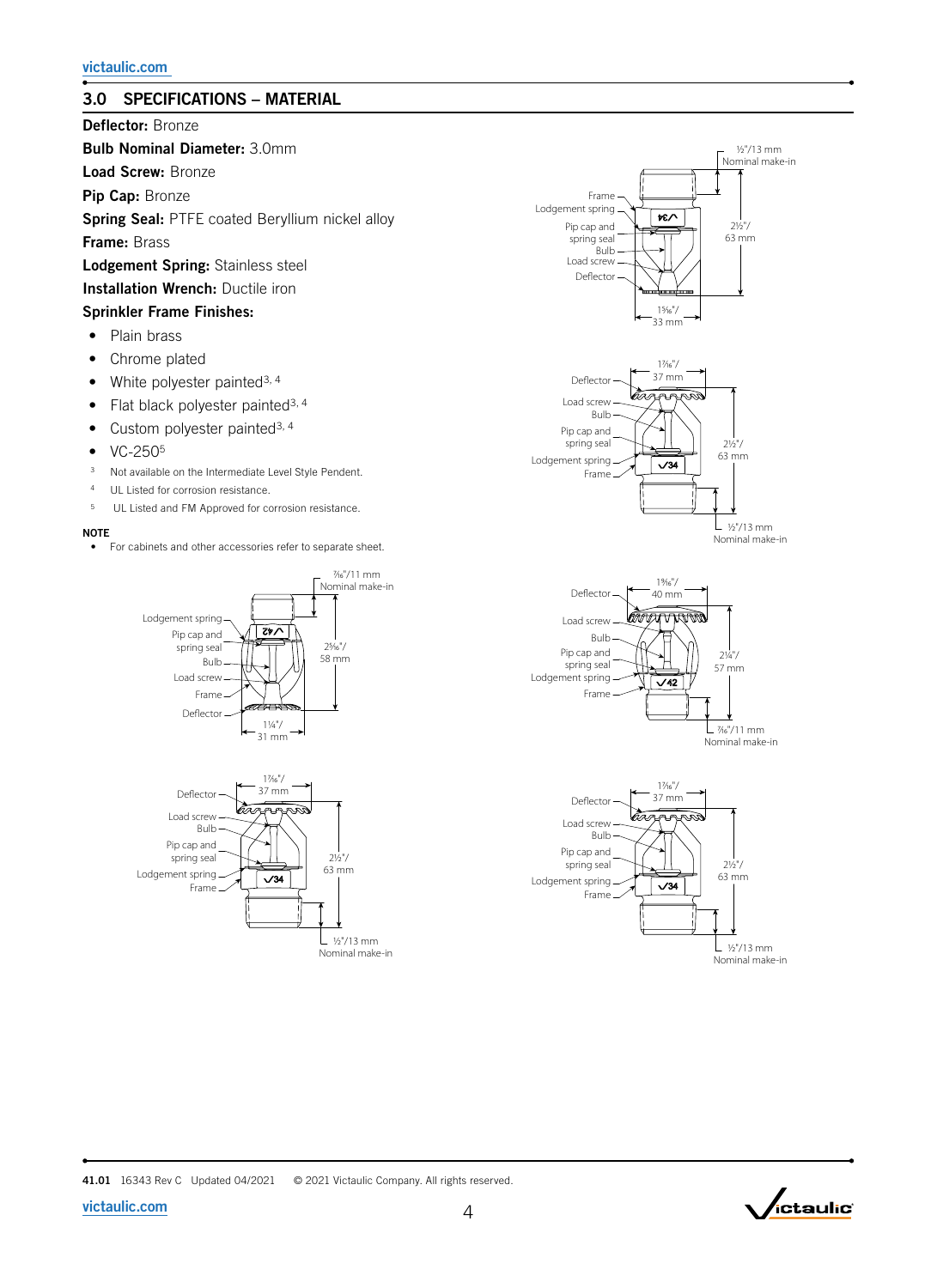### 4.0 DIMENSIONS